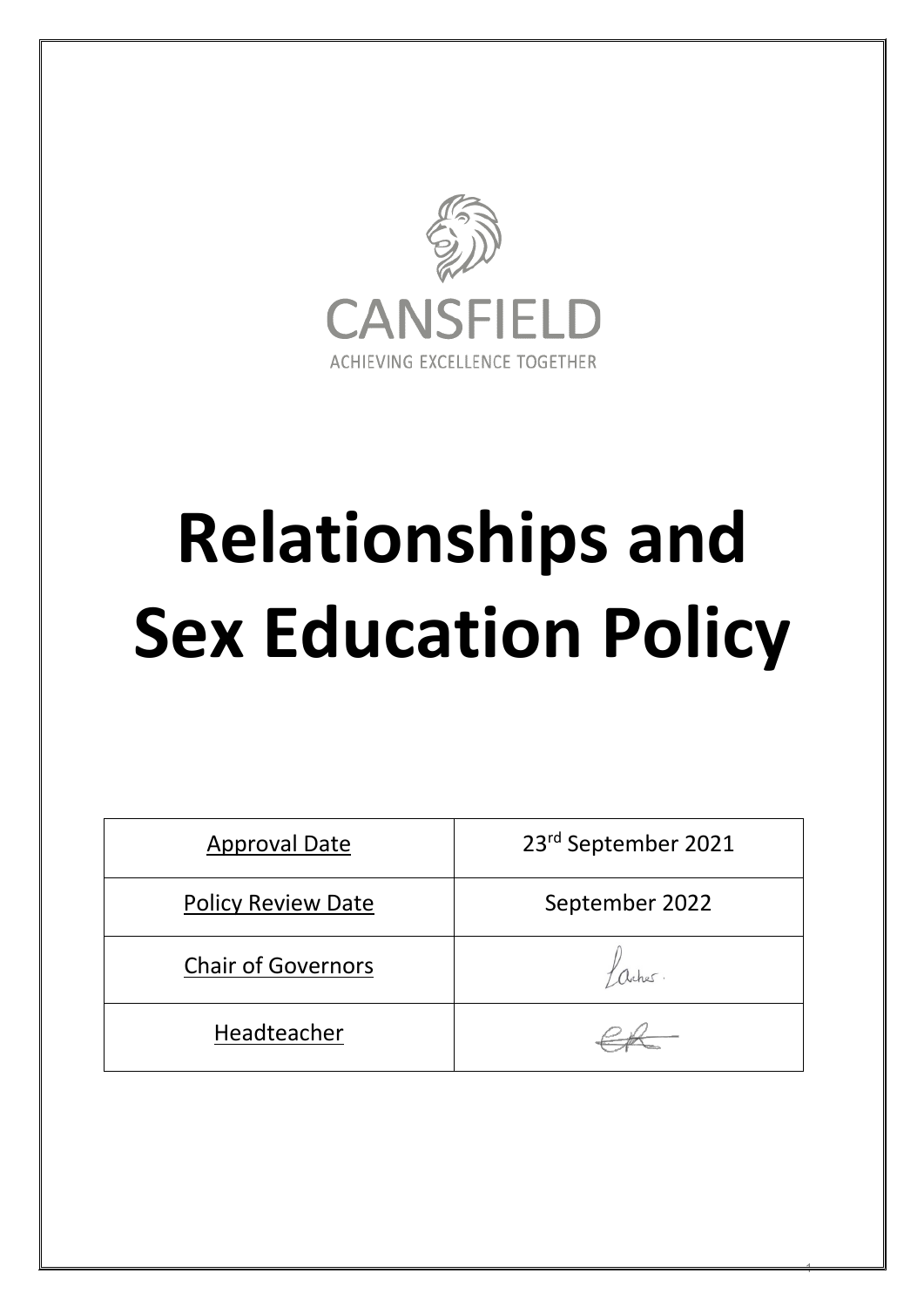# **1. Aims**

The aims of relationships and sex education (RSE) at our school are to:

- Provide a framework in which sensitive discussions can take place
- Prepare pupils for puberty, and give them an understanding of sexual development and the importance of health and hygiene
- Help pupils develop feelings of self-respect, confidence and empathy
- Create a positive culture around issues of sexuality and relationships
- Teach pupils the correct vocabulary to describe themselves and their bodies

### **2. Statutory Requirements**

As a maintained secondary school we must provide RSE to all pupils as per the Department for Education document, *Relationships Education, Relationships and Sex Education (RSE) and Health Education* (September 2021). At Cansfield High School we teach RSE as set out in this policy.

NB: At the point of approval, this document is currently under further review, involving consultation with parents. It is expected that the policy will be the subject of further discussion and approval following this in subsequent Governor's meetings in the academic year 2021-22.

### **3. Policy Development**

This policy has been developed in consultation with staff, pupils and parents. The consultation and policy development process involved the following steps:

- Review all relevant information has been collated, including relevant national and local guidance
- Staff consultation key school staff were given the opportunity to look at the policy and make recommendations
- Parent / stakeholder consultation –members of the Parent Advisory Board were consulted about their views about what should be included in the policy
- Pupil consultation members of the Headteacher's Council discussed what they wanted from RSE while at school
- Ratification once amendments were made, the policy was shared with Governors and ratified

# **4. Definition**

RSE is about the emotional, social and cultural development of pupils, and involves learning about relationships, sexual health, sexuality, healthy lifestyles, diversity and personal identity. RSE involves a combination of sharing information, and exploring issues and values. RSE is not about the promotion of sexual activity.

# **5. Curriculum**

Our curriculum is set out as per Appendix 1 but we may need to adapt it as and when necessary. We have developed the curriculum in consultation with parents, pupils and staff, taking into account the age, needs and feelings of pupils. If pupils ask questions outside the scope of this policy, teachers will respond in an appropriate manner so they are fully informed and do not seek answers online.

# **6. Delivery of RSE**

RSE is taught within Life Studies timetabled lessons in Key Stage 3 and during drop-down days in Key Stage 4. For the latter, we have a clear approach to ensure that students who miss a particular day due to illness cover the material missed. Biological aspects of RSE are taught within the science curriculum, and other aspects are included in Religion and Worldviews lessons.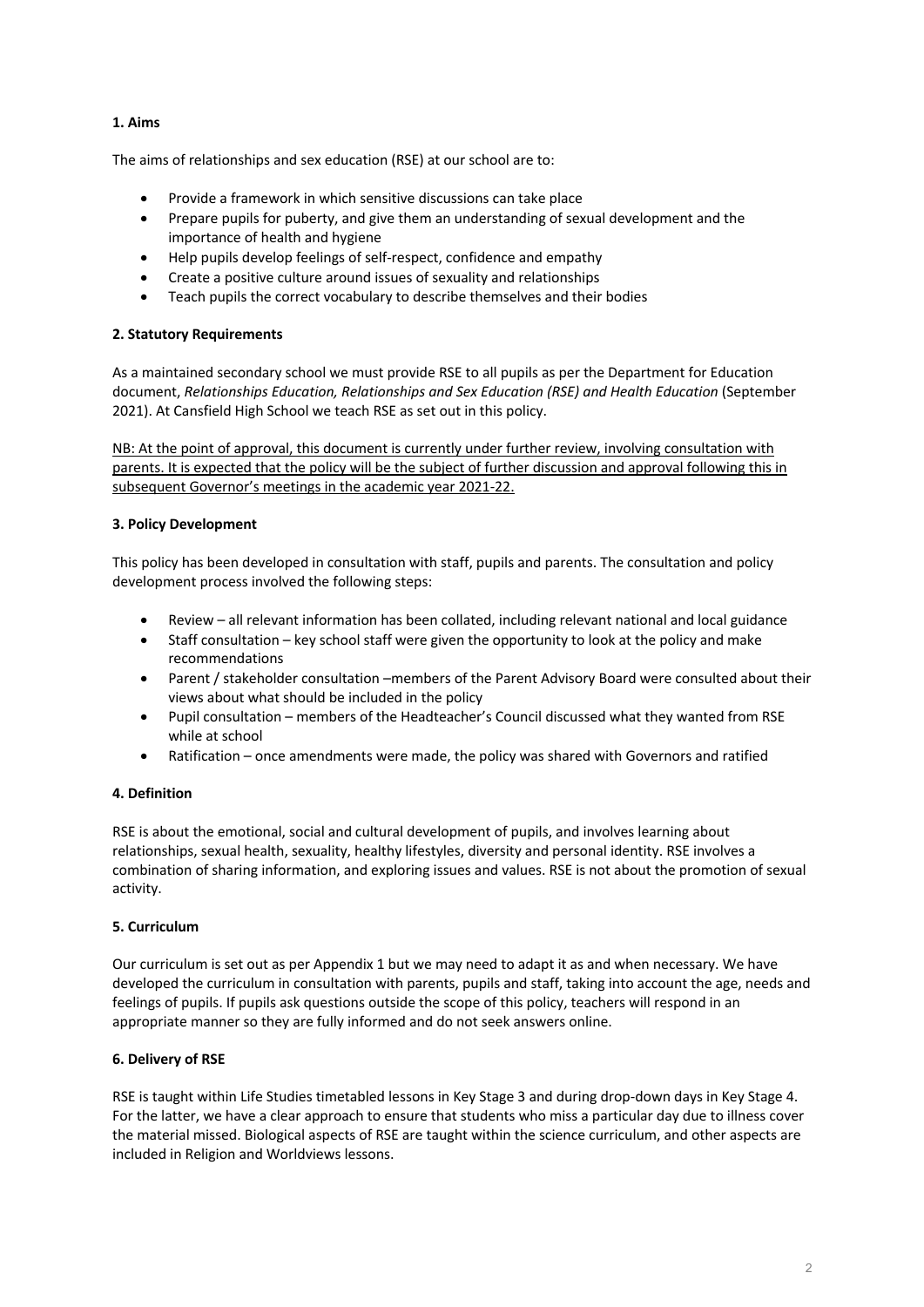Pupils also receive stand-alone sex education sessions delivered by a trained health professional.

RSE focuses on giving young people the information they need to help them develop healthy, nurturing relationships of all kinds including:

- **Families**
- Respectful relationships, including friendships
- Online and media
- Being safe
- Intimate and sexual relationships, including sexual health

These areas of learning are taught within the context of family life, taking care to ensure that there is no stigmatisation of children based on their home circumstances (families can include single parent families, LGBT parents, families headed by grandparents, adoptive parents and foster parents / carers amongst other structures) along with reflecting sensitively that some children may have a different structure of support around them (for example: looked after children or young carers).

For more information about our RSE curriculum, see Appendices 1 and 2.

### **7. Roles and Responsibilities**

### **7.1 The Governing Board**

The Governing Board will approve the Relationships and Sex Education Policy, and hold the Headteacher to account for its implementation.

### **7.2 The Headteacher**

The Headteacher is responsible for ensuring that RSE is taught consistently across the school, and for managing requests to withdraw pupils from non-statutory components of RSE (see section 8).

### **7.3 Staff**

Staff are responsible for:

- Delivering RSE in a sensitive way
- Modelling positive attitudes to RSE
- Monitoring progress
- Responding to the needs of individual pupils
- Responding appropriately to pupils whose parents wish them to be withdrawn from the nonstatutory components of RSE

Staff do not have the right to opt out of teaching RSE. Staff who have concerns about teaching RSE are encouraged to discuss this with the Headteacher.

### **7.4 Pupils**

Pupils are expected to engage fully in RSE and, when discussing issues related to RSE, treat others with respect and sensitivity.

### **8. Parents' Right to Withdraw**

Parents' have the right to withdraw their children from the non-statutory components of sex education within RSE up to and until 3 terms before the child turns 16. After this point, if the child wishes to receive sex education rather than being withdrawn, the school will arrange this. Requests for withdrawal should be put in writing using the form found in Appendix 3 of this policy and addressed to the Headteacher. A copy of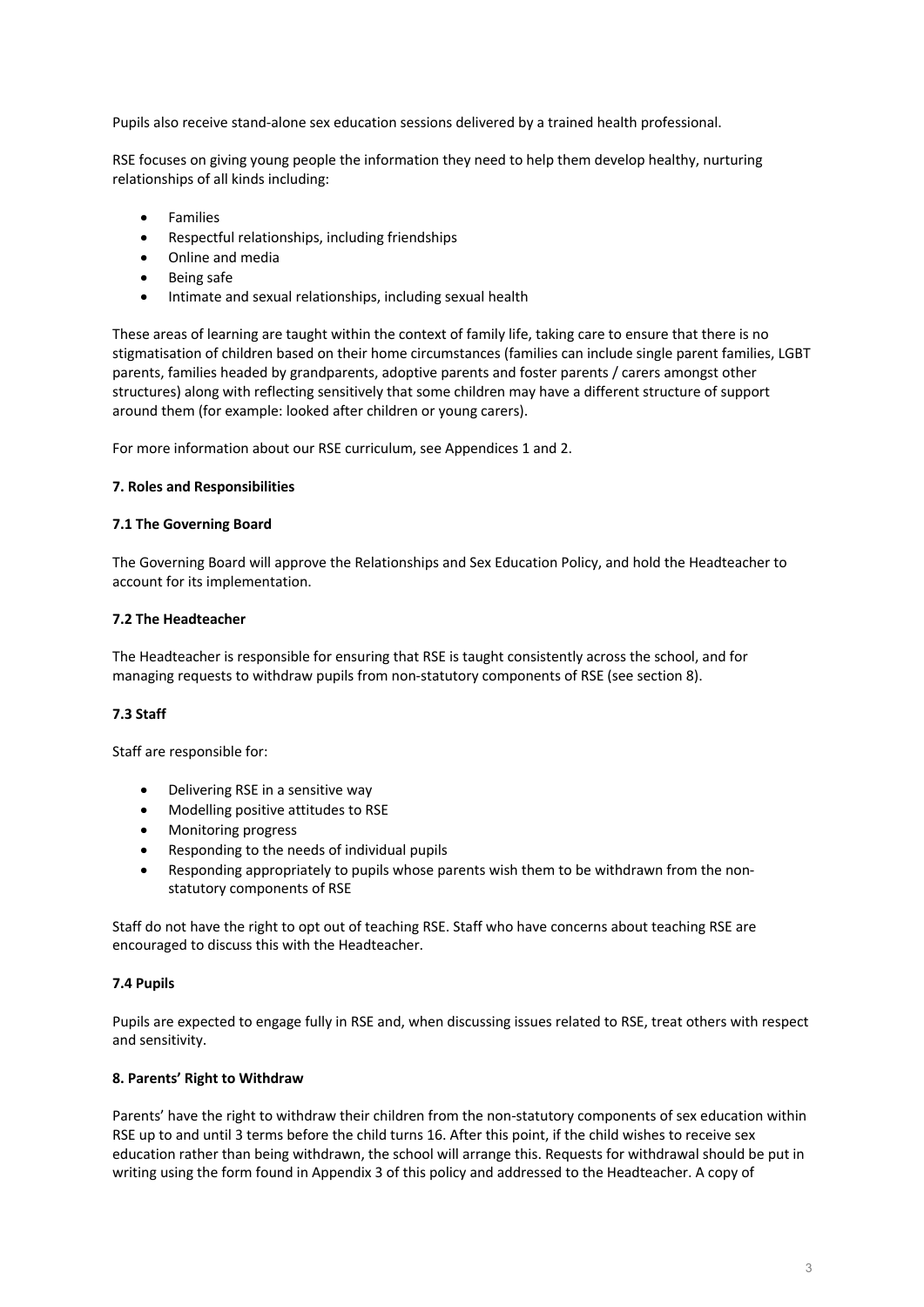withdrawal requests will be placed in the pupil's educational record. The Headteacher will discuss the request with parents and take appropriate action. Alternative work will be given to pupils who are withdrawn from sex education.

### **9. Training**

Staff are trained on the delivery of RSE as part of their induction and it is included in our continuing professional development calendar. The Headteacher will also invite visitors from outside the school, such as school nurses or sexual health professionals, to provide support and training to staff teaching RSE.

### **10. Monitoring Arrangements**

The delivery of RSE is monitored by Dr Baker, Headteacher through a variety of activities such as meetings with the team delivering RSE to discuss plans, learning walks and student interviews.

Pupils' development in RSE is monitored by class teachers as part of our internal assessment systems.

This policy will be reviewed by Dr Baker, Headteacher, every two years. At every review, the policy will be approved by the Governing Board.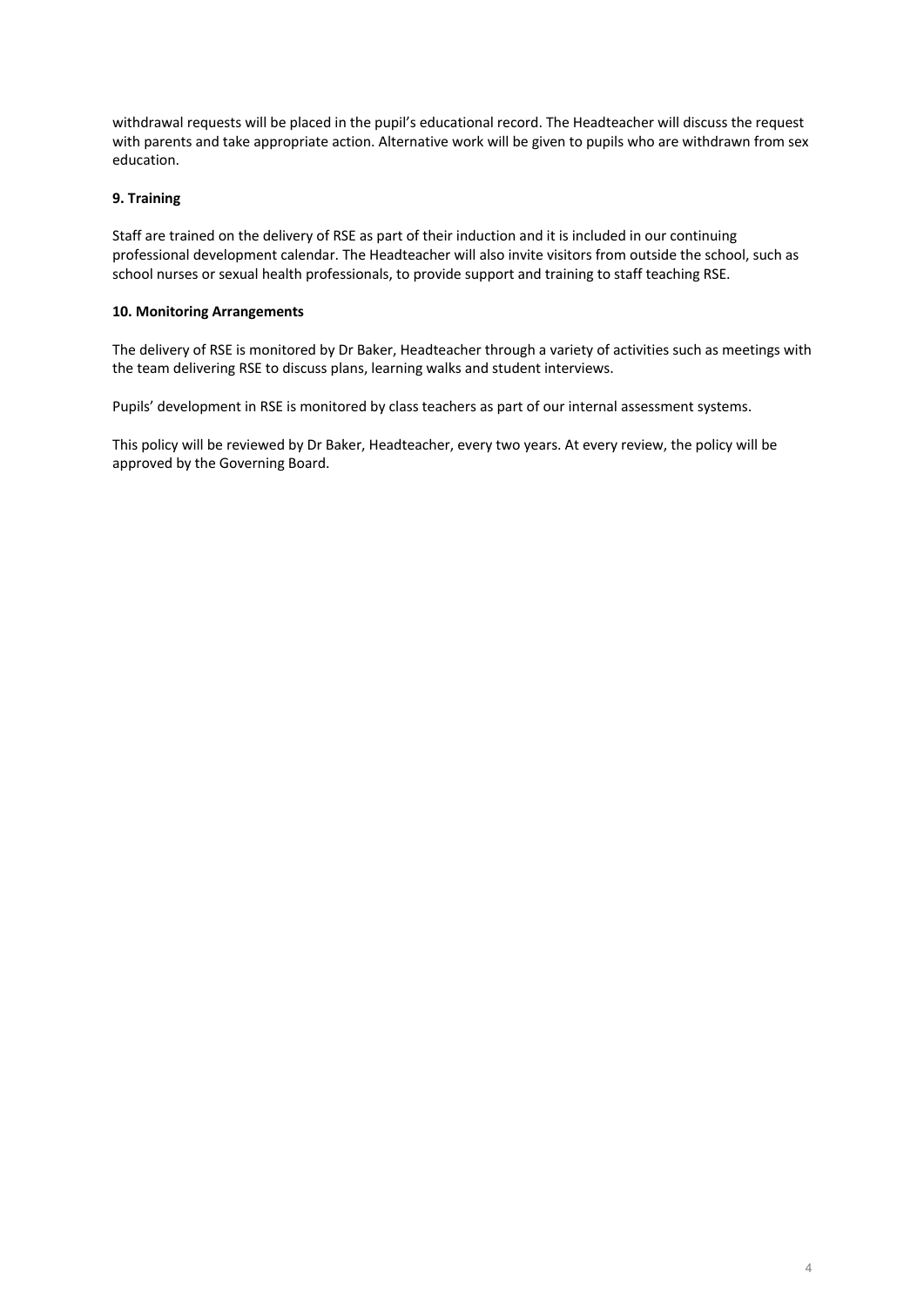# **11. Appendix 1: Relationships and Sex Education Curriculum Map**

| <b>YEAR GROUP</b> | <b>TERM</b>                                  | <b>TOPIC/THEME DETAILS</b>                                                                                                                                                                                                   | <b>RESOURCES</b>                                                                                 |
|-------------------|----------------------------------------------|------------------------------------------------------------------------------------------------------------------------------------------------------------------------------------------------------------------------------|--------------------------------------------------------------------------------------------------|
| Year 7            | $1$ and $2$<br>(depending on<br>form groups) | Physical and emotional changes through puberty. Managing risk, including risk<br>online. What are the characteristics of positive and negative relationships?                                                                | Life Studies lessons and material<br>provided by Spectrum (RSE<br>providers for Wigan Authority) |
| Year 8            | $\overline{2}$                               | What is gender and sexuality? How do we recognise and acknowledge differences in<br>gender and sexuality? What does consent mean and why is consent important in<br>relationships?                                           | Life Studies lessons and material<br>provided by Spectrum                                        |
| Year 9            | 2                                            | How do we keep ourselves safe? What is contraception and how is it used<br>effectively? What are STIs, how are they transmitted and how do we stay safe? What<br>does consent mean and why is it important in relationships? | Life Studies lessons and material<br>provided by Spectrum                                        |
| Year 10           | 2                                            | Contraception and STI update and recap. Why is consent important?                                                                                                                                                            | Spectrum providing 2 sessions<br>during Year 10 Drop Down Day                                    |
| Year 11           | 2                                            | Contraception and STI update and recap. How do you identify and minimise risk?<br>How do we maintain our sexual health and wellbeing?                                                                                        | Spectrum providing 2 sessions<br>during Year 11 Drop Down Day                                    |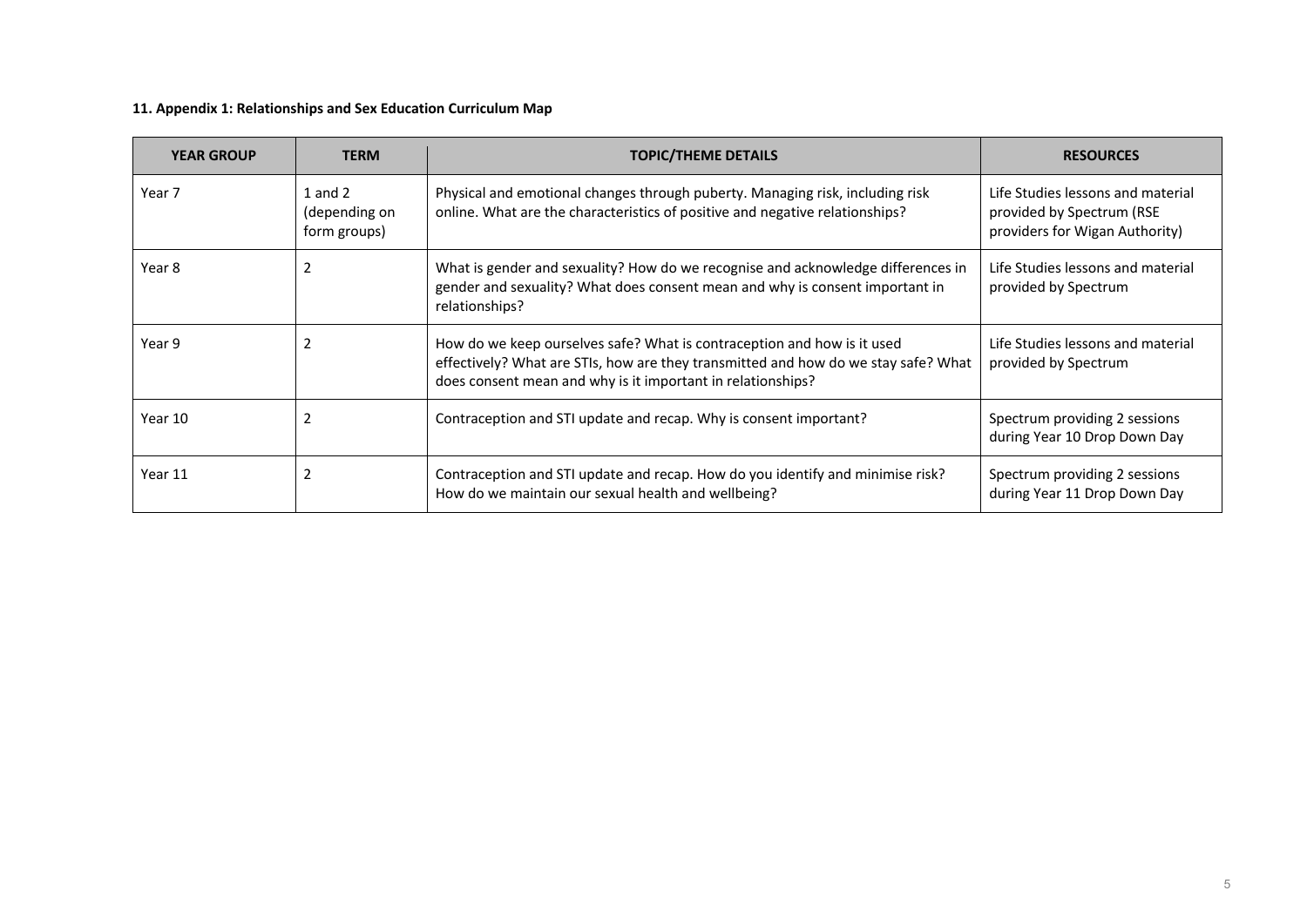# **12. Appendix 2: By the End of Secondary School Pupils Should Know**

| <b>TOPIC</b>                                             | <b>PUPILS SHOULD KNOW</b>                                                                                                                                                                                                                                                                                                                                                                                                                                                                                                                                                                                                                                                                                                                                                                                                                                                                                                                                                                                                                                                                                                                                                                                                                                                                                                                                                                                                                                                                                                                                                                                                              |
|----------------------------------------------------------|----------------------------------------------------------------------------------------------------------------------------------------------------------------------------------------------------------------------------------------------------------------------------------------------------------------------------------------------------------------------------------------------------------------------------------------------------------------------------------------------------------------------------------------------------------------------------------------------------------------------------------------------------------------------------------------------------------------------------------------------------------------------------------------------------------------------------------------------------------------------------------------------------------------------------------------------------------------------------------------------------------------------------------------------------------------------------------------------------------------------------------------------------------------------------------------------------------------------------------------------------------------------------------------------------------------------------------------------------------------------------------------------------------------------------------------------------------------------------------------------------------------------------------------------------------------------------------------------------------------------------------------|
| <b>Families</b>                                          | That there are different types of committed, stable relationships<br>$\bullet$<br>How these relationships might contribute to human happiness and their importance for bringing up children<br>$\bullet$<br>What marriage is, including their legal status e.g. that marriage carries legal rights and protections not available to couples who are<br>$\bullet$<br>cohabiting or who have married, for example, in an unregistered religious ceremony<br>Why marriage is an important relationship choice for many couples and why it must be freely entered into<br>$\bullet$<br>The characteristics and legal status of other types of long-term relationships<br>$\bullet$<br>The roles and responsibilities of parents with respect to raising of children, including the characteristics of successful parenting<br>$\bullet$<br>How to: determine whether other children, adults or sources of information are trustworthy: judge when a family, friend, intimate or<br>$\bullet$<br>other relationship is unsafe (and to recognise this in others' relationships); and, how to seek help or advice, including reporting concerns<br>about others, if needed                                                                                                                                                                                                                                                                                                                                                                                                                                                                    |
| Respectful<br>relationships,<br>including<br>friendships | The characteristics of positive and healthy friendships (in all contexts, including online) including: trust, respect, honesty, kindness,<br>$\bullet$<br>generosity, boundaries, privacy, consent and the management of conflict, reconciliation and ending relationships. This includes different<br>(non-sexual) types of relationship<br>Practical steps they can take in a range of different contexts to improve or support respectful relationships<br>$\bullet$<br>How stereotypes, in particular stereotypes based on sex, gender, race, religion, sexual orientation or disability, can cause damage (e.g.<br>$\bullet$<br>how they might normalise non-consensual behaviour or encourage prejudice)<br>That in school and in wider society they can expect to be treated with respect by others, and that in turn they should show due respect to<br>$\bullet$<br>others, including people in positions of authority and due tolerance of other people's beliefs<br>About different types of bullying (including cyberbullying), the impact of bullying, responsibilities of bystanders to report bullying and how<br>$\bullet$<br>and where to get help<br>That some types of behaviour within relationships are criminal, including violent behaviour and coercive control<br>$\bullet$<br>What constitutes sexual harassment and sexual violence and why these are always unacceptable<br>$\bullet$<br>The legal rights and responsibilities regarding equality (particularly with reference to the protected characteristics as defined in the<br>$\bullet$<br>Equality Act 2010) and that everyone is unique and equal |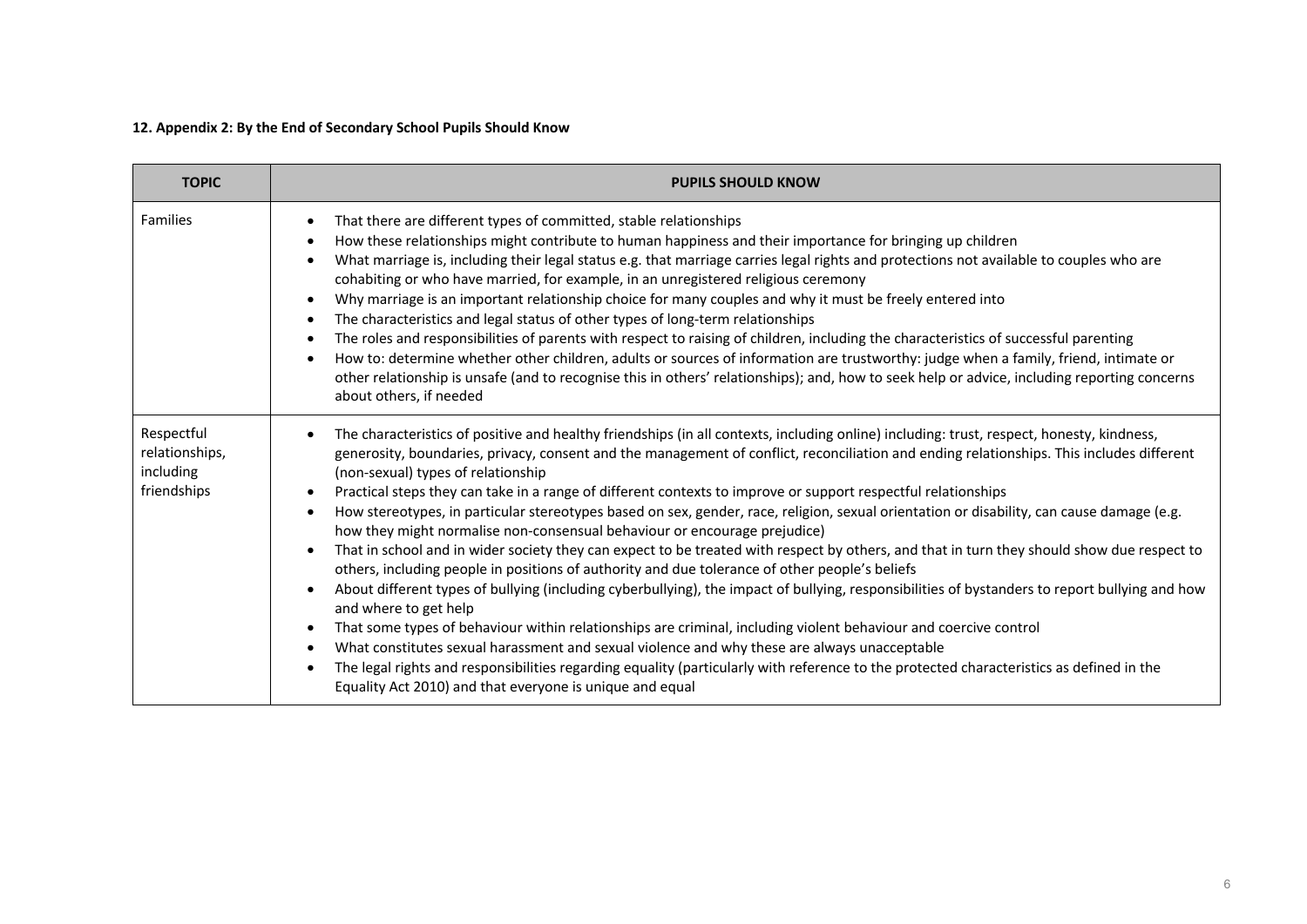| <b>TOPIC</b>                                                           | <b>PUPILS SHOULD KNOW</b>                                                                                                                                                                                                                                                                                                                                                                                                                                                                                                                                                                                                                                                                                                                                                                                                                                                                                                                                                                                                                                                                                                                                                                                                                                                                                                                                                                                                                                                                                                                                                                                                                                                                                                                                                                                                                                  |  |  |
|------------------------------------------------------------------------|------------------------------------------------------------------------------------------------------------------------------------------------------------------------------------------------------------------------------------------------------------------------------------------------------------------------------------------------------------------------------------------------------------------------------------------------------------------------------------------------------------------------------------------------------------------------------------------------------------------------------------------------------------------------------------------------------------------------------------------------------------------------------------------------------------------------------------------------------------------------------------------------------------------------------------------------------------------------------------------------------------------------------------------------------------------------------------------------------------------------------------------------------------------------------------------------------------------------------------------------------------------------------------------------------------------------------------------------------------------------------------------------------------------------------------------------------------------------------------------------------------------------------------------------------------------------------------------------------------------------------------------------------------------------------------------------------------------------------------------------------------------------------------------------------------------------------------------------------------|--|--|
| Online and media                                                       | Their rights, responsibilities and opportunities online, including that the same expectations of behaviour apply in all contexts, including<br>online<br>About online risks, including that any material someone provides to another has the potential to be shared online and the difficulty of<br>$\bullet$<br>removing potentially compromising material placed online<br>Not to provide material to others that they would not want shared further and not to share personal material which is sent to them<br>$\bullet$<br>What to do and where to get support to report material or manage issues online<br>$\bullet$<br>The impact of viewing harmful content<br>$\bullet$<br>That specifically sexually explicit material e.g. pornography presents a distorted picture of sexual behaviours, can damage the way people<br>$\bullet$<br>see themselves in relation to others and negatively affect how they behave towards sexual partners<br>That sharing and viewing indecent images of children (including those created by children) is a criminal offence which carries severe<br>$\bullet$<br>penalties including jail<br>How information and data is generated, collected, shared and used online<br>$\bullet$                                                                                                                                                                                                                                                                                                                                                                                                                                                                                                                                                                                                                              |  |  |
| Being safe                                                             | The concepts of, and laws relating to, sexual consent, sexual exploitation, abuse, grooming, coercion, harassment, rape, domestic abuse,<br>$\bullet$<br>forced marriage, honour-based violence and FGM, and how these can affect current and future relationships<br>How people can actively communicate and recognise consent from others, including sexual consent, and how and when consent can be<br>withdrawn (in all contexts, including online)                                                                                                                                                                                                                                                                                                                                                                                                                                                                                                                                                                                                                                                                                                                                                                                                                                                                                                                                                                                                                                                                                                                                                                                                                                                                                                                                                                                                    |  |  |
| Intimate and<br>sexual<br>relationships,<br>including sexual<br>health | How to recognise the characteristics and positive aspects of healthy one-to-one intimate relationships, which include mutual respect,<br>consent, loyalty, trust, shared interests and outlook, sex and friendship<br>That all aspects of health can be affected by choices they make in sex and relationships, positively or negatively, e.g. physical, emotional,<br>mental, sexual and reproductive health and wellbeing<br>The facts about reproductive health, including fertility and the potential impact of lifestyle on fertility for men and women<br>That there are a range of strategies for identifying and managing sexual pressure, including understanding peer pressure, resisting<br>$\bullet$<br>pressure and not pressurising others<br>That they have a choice to delay sex or to enjoy intimacy without sex<br>$\bullet$<br>The facts about the full range of contraceptive choices, efficacy and options available<br>$\bullet$<br>The facts around pregnancy, including miscarriage<br>$\bullet$<br>That there are choices in relation to pregnancy (with medically and legally accurate, impartial information on all options, including keeping<br>$\bullet$<br>the baby, adoption, abortion and where to get further help)<br>How the different sexually transmitted infections (STIs), including HIV / AIDs, are transmitted, how risk can be reduced through safer sex<br>$\bullet$<br>(including through condom use) and the importance of and facts about testing<br>About the prevalence of some STIs, the impact they can have on those who contract them and key facts about treatment<br>$\bullet$<br>How the use of alcohol and drugs can lead to risky sexual behaviour<br>How to get further advice, including how and where to access confidential sexual and reproductive health advice and treatment<br>$\bullet$ |  |  |